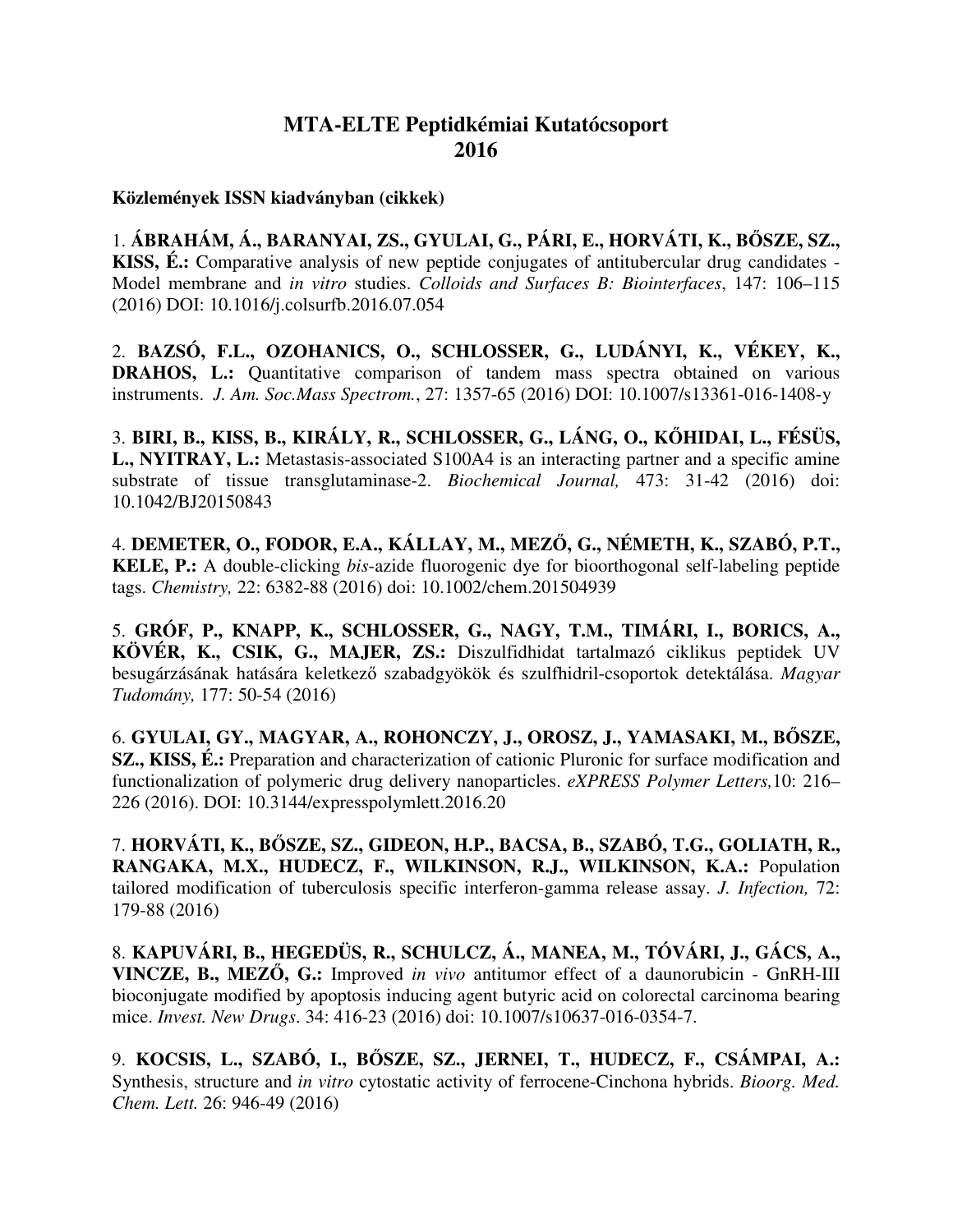10. **KNAPP, K., MAJER, ZS., SCHLOSSER, G.:** The advantage of 7-diethylamino-3-(4 maleimidophenyl)-4-methylcoumarin fluorogenic tagging of sulfhydryl groups in oligopeptides for tandem mass spectrometry. *J. Mass Spectrometry*, 51: 476-478 (2016)

11. **MURÁNYI, J., GYULAVÁRI, P., VARGA, A., BÖKÖNYI, GY., TANAI, H., VÁNTUS, T., PAP, D., LUDÁNYI, K., MEZŐ, G., KÉRI, GY.:** Synthesis, characterization and systematic comparison of FITC-labelled GnRH-I, -II and -III analogues on various tumour cells. *J. Peptide Science,* 22: 552-60 (2016)

12. **PETER, B., BŐSZE, S., HORVÁTH, R.:** Biophysical characteristics of proteins and living cells exposed to the green tea polyphenol epigallocatechin-3-gallate (EGCg): review of recent advances from molecular mechanisms to nanomedicine and clinical trials*. Eur. Biophys Journal*, 1–24 (2016) doi:10.1007/s00249-016-1141-2

13. **POTURNAYOVA, A., KARPISOVA, I., CASTILLO, G., MEZŐ, G., KOCSIS, L., CSÁMPAI, Á., KERESZTES, ZS., HIANIK, T**.: Detection of plasmin based on specific peptide substrate using acoustic transducer. *Sensors and Actuators B*, 223: 591-598 (2016)

14. **POZSGAY, J., BABOS, F., URAY, K., MAGYAR, A., GYULAI, G., KISS, É., NAGY, GY., ROJKOVICH, B., HUDECZ, F., SÁRMAY, G.:** *In vitro* eradication of citrullinated protein specific B-lymphocytes of rheumatoid arthritis patients by targeted bifunctional nanoparticles. *Arthritis Research & Therapy,* 18: 15-27 (2016) DOI 10.1186/s13075-016-0918-0

15. **SAFTICS, A., KURUNCZI, S., SZEKRÉNYES, ZS., KAMARÁS, K., KHÁNH, N. Q., SULYOK, A., BŐSZE, SZ., HORVATH, R.:** Fabrication and characterization of ultrathin dextran layers: Time dependent nanostructure in aqueous environments revealed by OWLS. *Colloids and Surfaces B: Biointerfaces,* 146: 861–870 (2016) http://dx.doi.org/10.1016/j.colsurfb.2016.06.057

16. **SEBESTYÉN, M., KÓCZÁN, GY., CSÁMPAI, A., HUDECZ, F.**: NaBH<sub>4</sub> - a novel modest method for the deprotection of N<sup>®</sup>-nitro-arginine. *Tetrahedron Letters*, 57: 546-548 (2016)

17. **SEBESTYÉN, M., KÓCZÁN, GY., HUDECZ, F.:** Pitfalls in the synthesis of fluorescent methotrexate oligopeptide conjugates. *Amino Acids,* 48: 2599-2604 (2016) DOI 10.1007/s00726- 016-2285-1

18. **SZABÓ, I., ORBAN, E., SCHLOSSER, G., HUDECZ, F., BÁNÓCZI, Z.:** Cellpenetrating conjugates of pentaglutamylated methotrexate as potential anticancer drugs against resistant tumor cells. *Eur. J. Med. Chemistry,* 115: 361-368 (2016)

19. **THANGARAJU, K., BIRI, B., SCHLOSSER, G., KISS, B., NYITRAY, L., FÉSÜS, L., KIRÁLY, R.:** Real-time kinetic method to monitor isopeptidase activity of transglutaminase 2 on protein substrate. *Anal. Biochemistry,* 505: 36-42 (2016) doi: 10.1016/j.ab.2016.04.012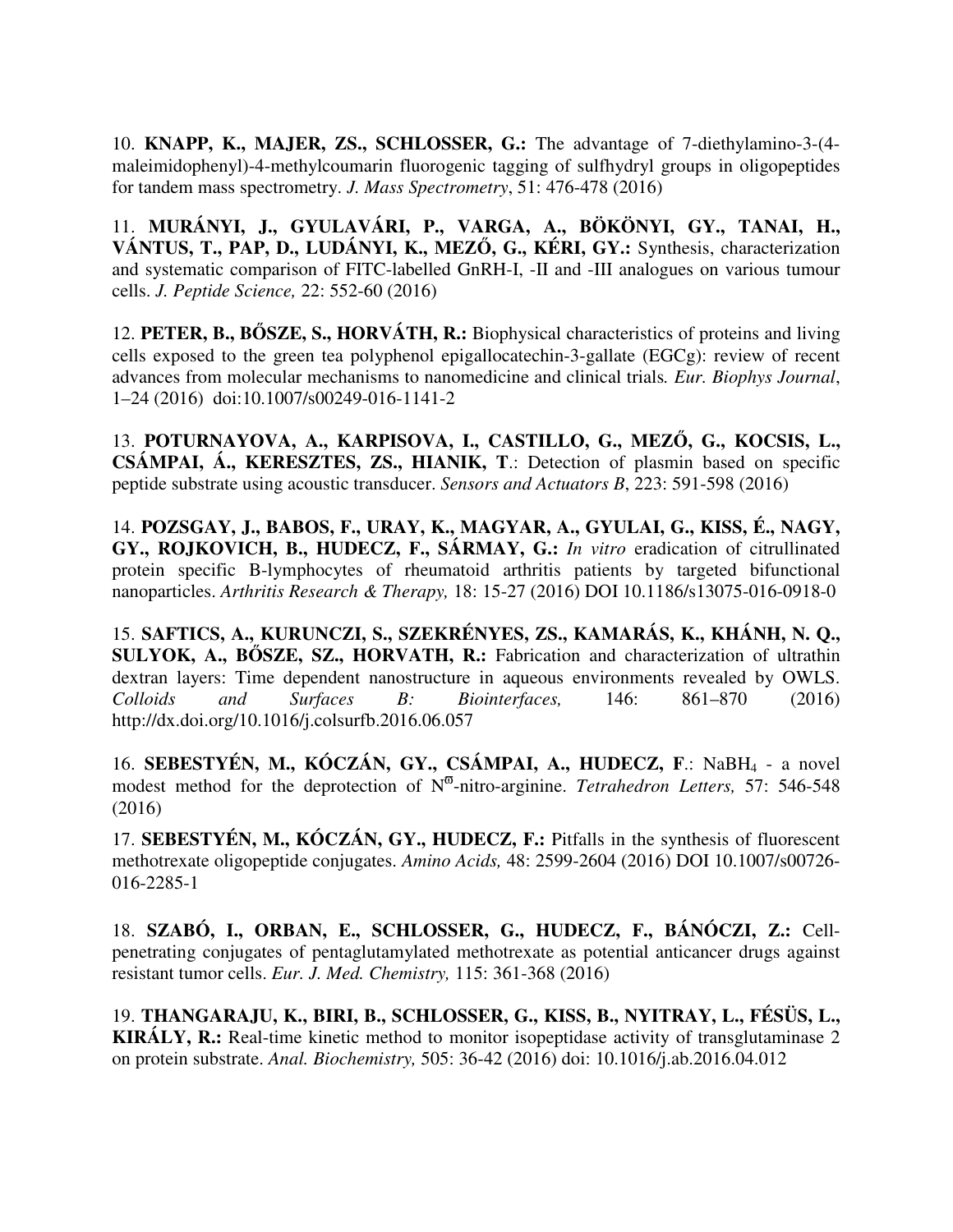### **Közlemények ISBN kiadványban (könyv, könyvrészlet**)

1. **BŐSZE, SZ., HUDECZ, F.:** Proteins and peptides for the immunodiagnosis and therapy of Mycobacterium tuberculosis infections. In: *Amino Acids, Peptides and Proteins.* (Eds.: Ryadnov, M., Hudecz, F.) pp. 146-198 (2016) ISBN: 978-78262-059-4, The Royal Society of Chemistry, Cambridge, UK (Specialist Periodical Reports - Amino Acids, Peptides And Proteins, ISSN:1361-5904; Vol. 40.)

2. **POZSGAY, J., SZARKA, E., HUBER, K., BABOS, F., MAGYAR, A., HUDECZ, F., SÁRMAY, G.:** Synthetic Peptide Based ELISA and ELISpot Assay for Identifying Autoantibody Epitopes. In: *Peptide Microarrays: Methods and Protocols* (Eds.: Cretich, M., Chiari, M.) Vol. 1352, 223-233 (2016). ISBN 978-1-4939-3037-1, Springer Verlag, Heidelberg/New York

## **Előadáskivonatok ISSN vagy ISBN kiadványban**

1. **BÁNÓCZI, Z., TÓVÁRI, J. , SZABÓ, I., REGENBACH, F.L., RANDELOVIC, I., KEGLEVICH, A., KEGLEVICH P., LENGYEL, ZS., GORKA-KERESKÉNYI, Á., SZÁNTAY, JR. CS., HAZAI, L., HUDECZ, F.:** Increased antitumor activity of vindolin derivative-octaarginine conjugates. *J. Peptide Science,* 22: 106 (2016)

2. **DÓKUS, E.L., SZABÓ, I., BŐSZE, SZ., HUDECZ, F., BÁNÓCZI, Z.:** New oligoarginine derived cell-penetrating peptides: cellular-uptake and *in vitro* cytotoxicity. *J. Peptide Science,* 22: 107 (2016)

3. **ENYEDI, K.N., TÓTH, SZ., SZAKÁCS, G., MEZŐ, G.:** Structure-antitumor activity relationship of NGR-peptide-drug conjugates. *J. Peptide Science,* 22: 164 (2016)

4. **GYULAI, G., KISS, É., POZSGAY, J., URAY, K., MAGYAR, A., NAGY, GY., ROJKOVICH, B., HUDECZ, F., SÁRMAY, G.:** Novel bifunctional nanoparticles to deplete autoantibody producing cells: a therapeutic approach for Rheumatoid arthritis. In: *2nd International Symposium on Scientific and Regulatory Advances in Complex Drugs, Final Program & Book of Abstracts*, (Eds.: Klebovich, I., Crommelin, D.J.A., Mühlebach, S., Shah, V.P.), pp 68 (2016), OOK-Press Ltd, Veszprém, ISBN 978-015-5070-78-1

5. **HUDECZ, F.:** Peptides as bioconjugation partners for cellular targeting: design, synthesis and functional properties. *J. Peptide Science,* 22: 47-48 (2016)

6. **KISS, K., SZABÓ, R., MEZŐ, G.:** Modification of peptide sequence selected for HT-29 colon cancer cell line by phage display to increase the anti-tumour activity of conjugates developed for targeted tumour therapy. *J. Peptide Science,* 22: 183 (2016)

7. **KÓSA, N., BÖCSKEI-ANTAL, B., HORVÁTI, K., BŐSZE, SZ., HERÉNYI, L., VOSZKA, I.:** Investigation of encapsulated liposomal antituberculotics and effects on *in vitro* model systems. *Biophysical J.,* 110: 3 (Suppl. 1) 246a (2016) DOI: 10.1016/j.bpj.2015.11.1356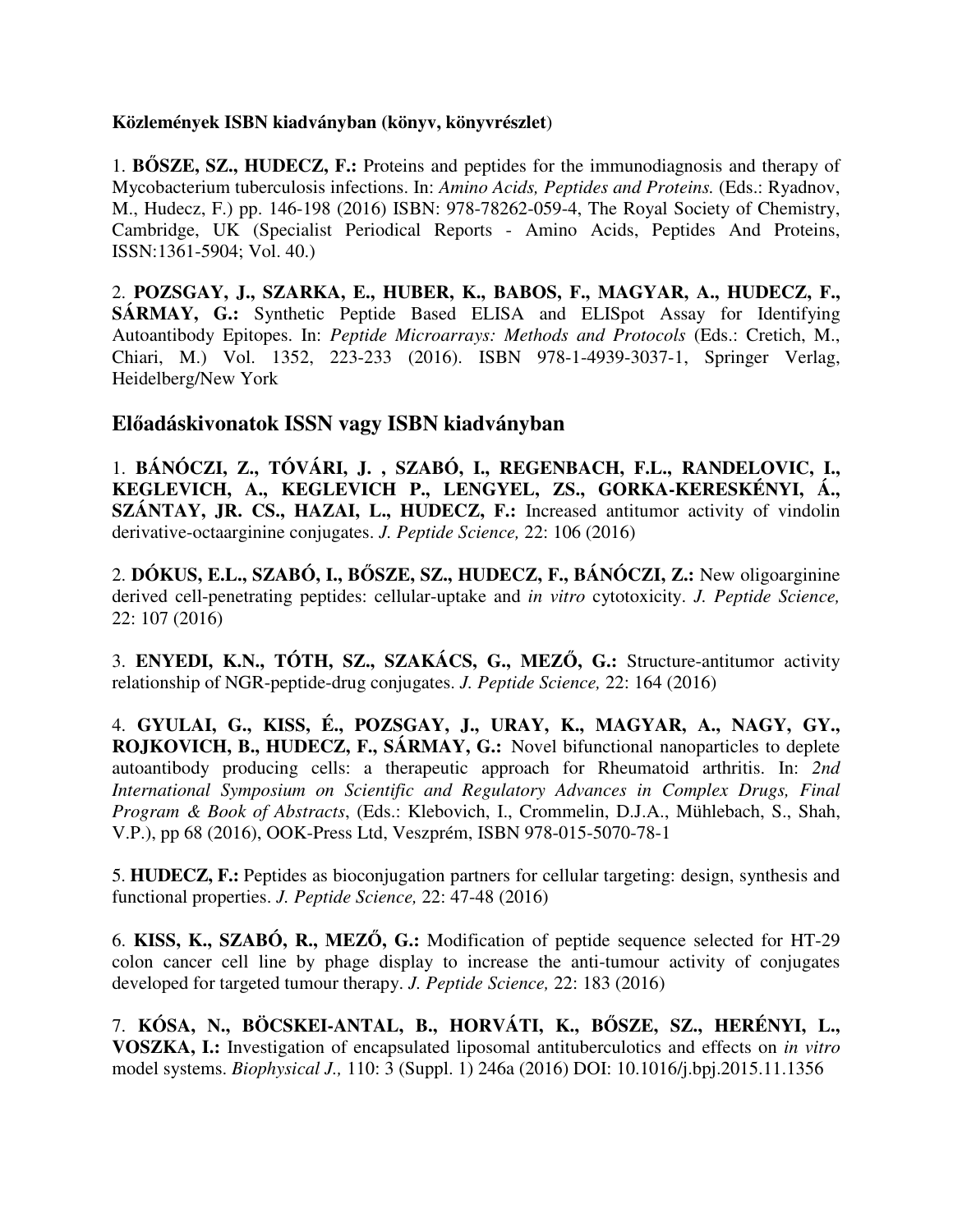8. **MEZŐ, G. HEGEDŰS, R., ENYEDI, K.N., LEURS, U., MANEA, M.:** Dual acting drug delivery systems for targeted cancer therapy. *Amino Acids,* 48: p. 632 (2016)

9. **OROSZ, A., HORVÁTH, P., MEZŐ, G., CSIK, G.:** Structural features of DNA interaction with amino acid conjugated daunorubicin derivatives. *Biophysical Journal,* 110: 3 (Suppl.1) 404a (2016)

10. **PETHŐ, L., KASZA, GY., LÁNG, O., LAJKÓ, E., IVÁN, B., KŐHIDAI, L., MEZŐ, G.:** Synthesis and *in vitro* cytotoxic activity of EGF receptor targeting drug-peptide-polymer conjugates. *J. Peptide Science,* 22: 190 (2016)

11. **PÓCSFALVI, G., STANLY, C., FIUME, I., SCHLOSSER, G., TURIÁK, L., VÉKEY, K.:** A proteomic insight into plant-derived nanovesicles. *10th Central and Eastern European Proteomic Conference, Book of Abstracts and Program*, (Eds: Drahos L, Vekey K), pp 154 (2016), Budapest, ISBN 978-963-7067-33-4

12. **SCHLOSSER, G., BIRI, B., KISS, B., HUDECZ, F., NYITRAY, L.:** Identification of a Transglutaminase-2-induced isopeptide bond using limited tryptic digestion and MS3 sequencing. *10th Central and Eastern European Proteomic Conference, Book of Abstracts and Program,* (Eds: Drahos, L., Vekey, K.) pp 149, (2016), Budapest, ISBN 978-963-7067-33-4

13. **SCHUSTER, S., BIRI, B., MEZŐ, G.:** Influence of sequence modification in GnRH-III on the efficienty of tumour targeting. *J. Peptide Science,* 22: 195 (2016)

14. **SZABÓ, R., SEBESTYÉN, M., KÓCZÁN, GY., HUDECZ,F.:** Synthesis, cytotoxicity and cellular uptake of new, branched polymer conjugates containing hydrophobic amino acids or arginine and methotrexate. *J. Peptide Science,* 22: 114-115 (2016)

15. **TRIPODI, A.A.P., RANDELOVIC, I., ENYEDI, K.N., TÓVÁRI, J., MEZŐ, G.:**  Development of novel cyclic RGD and NGR peptide drug-conjugates for tumor targeting. *J. Peptide Science,* 22: 197-198 (2016)

## **Előadások hazai és nemzetközi konferenciákon**

1. **ALEXA, A., BÁNÓCZI, Z.:** Fehérje-fehérje kölcsöngatást gátló peptid *in vivo* hatásának tanulmányozása sejtpenetráló konjugátumok alkalmazásával. 5. MedInProt konferencia, Budapest, 2016. november 19.

2. **BÁNÓCZI, Z., TÓVÁRI, J., SZABÓ, I., REGENBACH, F.L., RANDELOVIC, I., KEGLEVICH, A., KEGLEVICH P., LENGYEL, ZS., GORKA-KERESKÉNYI, Á., SZÁNTAY, JR. CS., HAZAI, L., HUDECZ, F.:** Increased antitumor activity of vindolin derivative-octaarginine conjugates. 34nd European Peptide Symposium, Leipzig, Germany, 3-9, September, 2016.

3. **BŐSZE, SZ.:** Peptidek és antituberkulotikumok - stratégiák a mycobaktériumokkal szemben. A kutatás szolgálatában: 20 éves az Alapítvány a Magyar Peptid- és Fehérjekutatásért. A Magyar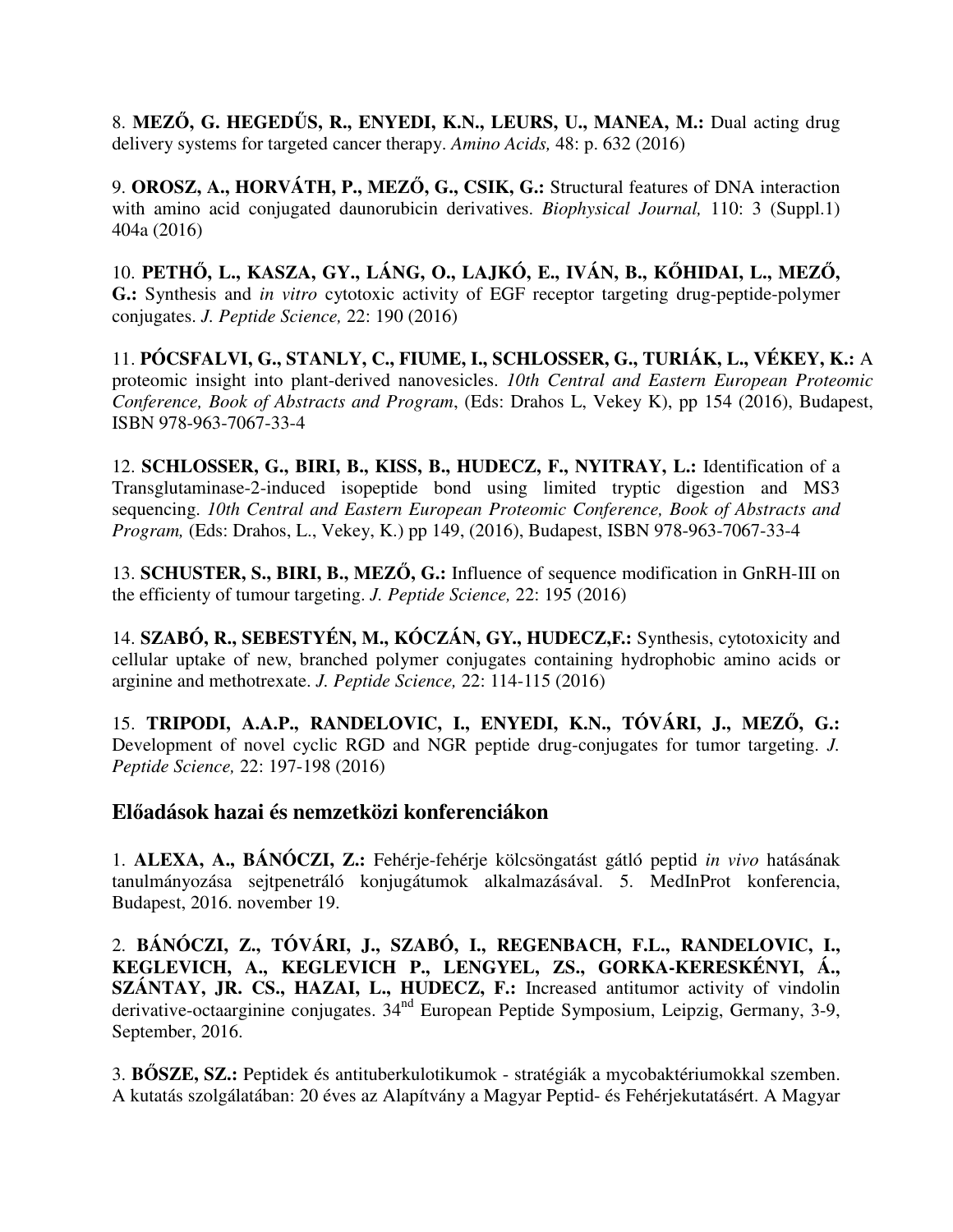Peptid és Fehérjekutatásért Alapítvány – MTA Kémiai Tudományok Osztálya, Tudományos ülése, Budapest, 2016. november 14.

4. **BŐSZE, SZ., HUDECZ, F.:** New anticancer compounds with *in vitro* cytotoxic/cytostatic effect on tumour cell lines with potential activity on cancer stem cells. Chemical Approaches to Targeting Drug Resistance in Cancer Stem Cells EU COST Action CM1106, 4<sup>th</sup> Working Group Meeting, Chioggia, Italy, 10-11 March, 2016.

5. **DÓKUS, L.E., SHOKO, I., SZABÓ, I., BŐSZE, SZ., HUDECZ, F., FUTAKI, S., BÁNÓCZI, Z.:** Effect of Dabcyl group on the internalisation of oligoarginines. 53<sup>rd</sup>Japanese Peptide Symposium, Kyoto, Japan, 26-28 October, 2016.

6. **DÓKUS, L.E., SZABÓ, I., BŐSZE, SZ., HUDECZ, F., BÁNÓCZI, Z.:** New oligoarginine derived cell-penetrating peptides: cellular-uptake and *in vitro* cytotoxicity. 34<sup>nd</sup> European Peptide Symposium, Leipzig, Germany, 3-9, September, 2016.

7. **ENYEDI, K.N., TÓTH, SZ., TRIPODI, A.A.P., SZAKÁCS, G., MEZŐ, G.:** Structureantitumor activity relationship of NGR-peptide-drug conjugates. Synthesis and Biomedical Applications of Tumor-Targeting Peptidomimetics. Academy of Sciences, Bologna, Italy, February 14-16, 2016.

8. **ENYEDI, K.N., TÓTH, SZ., SZAKÁCS, G., MEZŐ, G.:** Structure-antitumor activity relationship of NGR-peptide-drug conjugates. 34<sup>nd</sup> European Peptide Symposium, Leipzig, Germany, 3-9, September, 2016.

9. **ERDEI, A., SZŰCS, E., BORBÉLY, A., MAGYAR, A., BENYHE, S**.**:** *In vitro* investigations of opioid-nociceptin hybrid peptide ligands: receptor binding and G-protein stimulation. IBRO Workshop, Budapest, January 21-22, 2016.

10. **ERDEI, A., SZŰCS, E., BORBÉLY, A., MAGYAR, A., BENYHE, S.:** Receptor affinity and G-protein activation of nociceptin-opioid hybrid peptides in rat brain membranes. Satellite event of the IBRO Workshop, Budapest, Hungary, January 20, 2016.

11. **GYULAI, G., KISS, É., POZSGAY, J., URAY, K., MAGYAR, A., NAGY, GY., ROJKOVICH, B., HUDECZ, F., SÁRMAY, G.:** Novel bifunctional nanoparticles to deplete autoantibody producing cells: a therapeutic approach for Rheumatoid arthritis. 2nd International Symposium on Scientific and Regulatory Advances in Complex Drugs, Budapest, Hungary, October 10-11, 2016.

12. **GYULAI, G., PÁRI, E., HORVÁTI, K., MAGYAR, A., BŐSZE, SZ., KISS, É.:** Efficient nanoformulation of new antitubercular drug candidate. 12th Zsigmondy-Colloquium of the Kolloid-Gesellschaft, Regensburg, Germany, April 6-8, 2016.

13. **HORVÁTI, K.:** Targeted delivery of anti-tuberculosis drugs using peptide-based carriers. World Congress and Expo on Pharmaceutics & Drug Delivery Systems (Pharmaceutics-2016), Dubai, UAE, 21-23 April, 2016.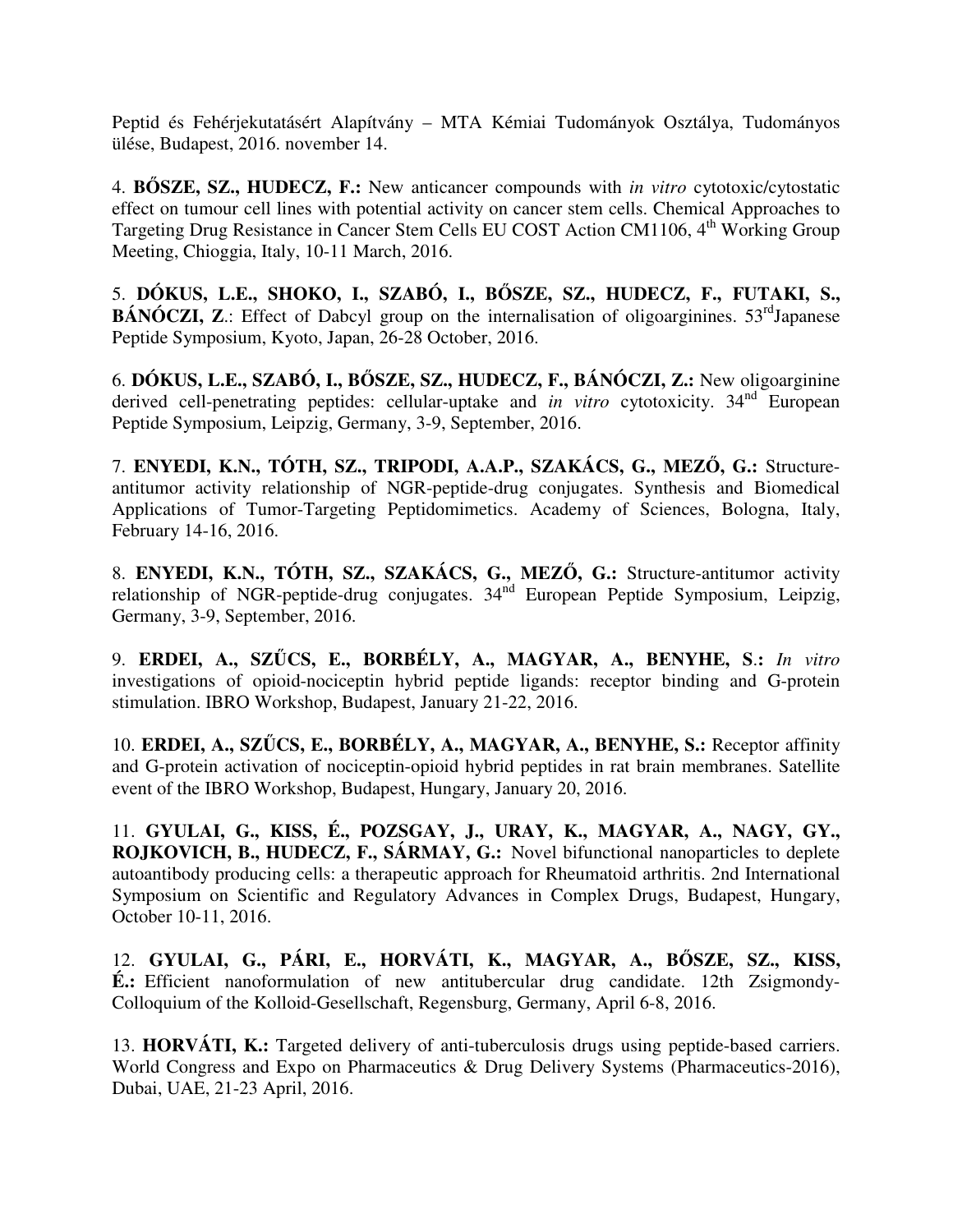14. **HUDECZ, F.:** Bioconjugation - bridging partners with preserved identity for mutual benefits 2<sup>nd</sup> Magicbullet Network Meeting, Budapest, 22 February, 2016.

15. **HUDECZ, F.:** Oligo/polypeptide bioconjugates and biomedical applications. 14th Chinese International Peptide Symposium & 5th Asia-pacific International Peptide Symposium, Nanjing, Jiangsu, China, 4-7 July, 2016.

16. **HUDECZ, F.:** Peptides as bioconjugation partners for cellular targeting: design, synthesis and functional properties. 34nd European Peptide Symposium, Leipzig, Germany, 3-9, September, 2016.

17. **KISS, K., SZABÓ, R., MEZŐ, G.:** Modification of peptide sequence selected for HT-29 colon cancer cell line by phage display to increase the anti-tumour activity of conjugates developed for targeted tumour therapy.  $34<sup>nd</sup>$  European Peptide Symposium, Leipzig, Germany, 3-9, September, 2016.

18. **MEZŐ, G., IVÁN, B., KŐHIDAI, L.:** Célzott tumorterápiában fontos receptor fehérjék és azok jelátviteli változásának vizsgálata peptid – hatóanyag – polimer nanorendszer segítségével. 4. MedInProt konferencia, Budapest, 2016. április 9.

19. **OROSZ, A., HORVÁTH, P., MEZŐ, G., CSIK, G.:** Structural features of DNA interaction with amino acid conjugated daunorubicin derivatives. 60th Annual Meeting of the Biophysical Society, Los Angeles, USA, 27 February – 2 March, 2016

20. **PETHŐ, L.,KASZA, GY., LÁNG, O., LAJKÓ, E., IVÁN, B., KŐHIDAI, L., MEZŐ, G.:** Synthesis and *in vitro* cytotoxic activity of EGF receptor targeting drug-peptide-polymer conjugates. 34nd European Peptide Symposium, Leipzig, Germany, 3-9, September, 2016**.** 

21. **PÓCSFALVI, G., STANLY, C., FIUME, I., SCHLOSSER, G., TURIÁK, L., VÉKEY, K.:** A proteomic insight into plant-derived nanovesicles.  $10<sup>th</sup>$  Central and Eastern European Proteomic Conference, Budapest, Hungary, 11-14, October, 2016.

22. **POZSGAY, J., MAGYAR, A., GYULAI, G., URAY, K., ROJKOVICH, B., NAGY, GY., KISS, E., BICHLER, D., BÁNKI, Z., STOIBER, H., HUDECZ, F., SÁRMAY, G.:**  Enhancing dependent lysis of autoreactive B cells isolated from RA patients with complement factor H-derived short consensus repeat 18-20. 3<sup>rd</sup> Meeting of Middle-European Societies for Immunology and Allergology (MESIA), Budapest, Hungary, 1-3, December, 2016.

23. **SCHLOSSER, G., BIRI, B. KISS, B., HUDECZ, F., NYITRAY, L.:** Identification of a transglutaminase-2-induced isopeptide bond using limited tryptic digestion and  $MS<sup>3</sup>$  sequencing. 10<sup>th</sup> Central and Eastern European Proteomic Conference, Budapest, Hungary, 11-14, October, 2016.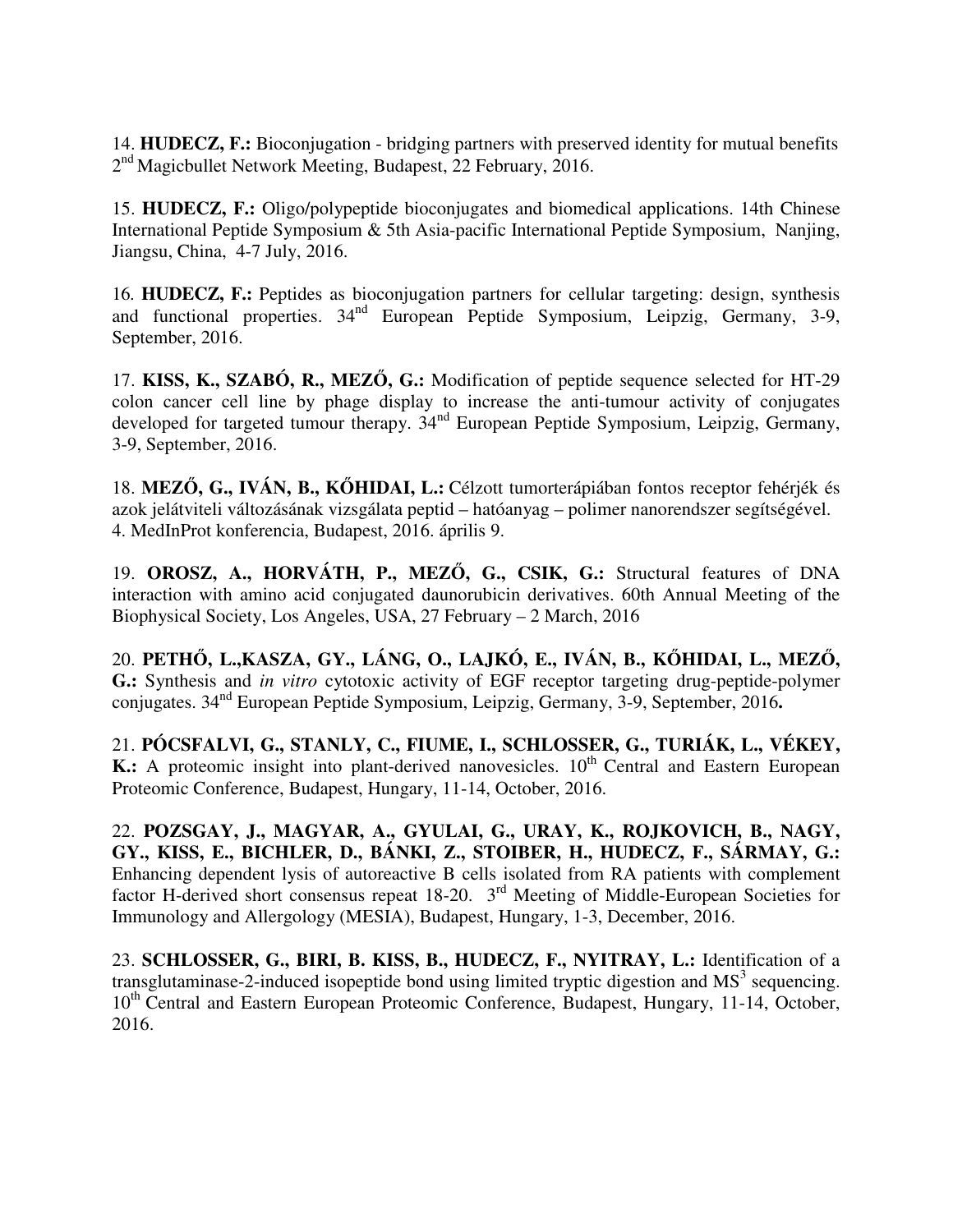24. **SCHUSTER, S., BIRI, B., MEZŐ, G.:** Influence of sequence modification in GnRH-III on the efficiency of tumour targeting.  $15<sup>th</sup>Naples$  Workshop on Bioactive Peptides, Naples, Italy, 23-25, June, 2016.

25. **SCHUSTER, S., BIRI, B., MEZŐ, G.:** Influence of sequence modification in GnRH-III on the efficiently of tumour targeting. 34nd European Peptide Symposium, Leipzig, Germany, 3-9, September, 2016.

26. **SZABÓ, R., SEBESTYÉN, M., KÓCZÁN, GY., HUDECZ, F.:** Synthesis, cytotoxicity and cellular uptake of new, branched polymer conjugates containing hydrophobic amino acids or arginine and methotrexate.  $34^{\text{nd}}$  European Peptide Symposium, Leipzig, Germany, 3-9, September, 2016.

27. **SZARKA, E., GERTEL, S., KARMON, G., HOURI LEVI, E., MOZES, E., BORBÉLY, A., MAGYAR, A., SÁRMAY, G., SHOENFELD, Y., AMITAL, H.:** Immune mediated effects upon ACPA binding to blood peripheral cells. Magyar Immunológiai Társaság 45. Vándorgyűlése, Velence, Hungary, 19-21 October, 2016.

28. **SZARKA, E., HUBER, K., MAGYAR, A., ILIÁS, A., ARADI, P., GÁTI, T., ROJKOVICH, B., NAGY, G., HUDECZ, F., SÁRMAY, G.:** Affinity measurements of anticitrullinated protein/peptide antibodies in sera of rheumatoid arthritis patients by applying biosensor analysis. 36th European Workshop for Rheumatology Research (EWRR), York, England, February 25-27, 2016.

29. **SZARKA, E., HUBER, K., MAGYAR, A., ILIÁS, A., ARADI, P., GÁTI, T., ROJKOVICH, B., NAGY, G., LILIOM, K., HUDECZ, F., SÁRMAY, G.:** Comparison of the binding affinities of anti-citrullinated peptide antibodies in sera of rheumatoid arthritis patients by applying biosensor analysis. 3rd Meeting of Middle-European Societies for Immunology and Allergology (MESIA), Budapest, Hungary, 1-3, December, 2016.

30. **OLÁHNÉ SZABÓ, R.:** Hatóanyag rezisztencia leishmaniosis terápiájában. A Magyar Mikrobiológiai Társaság Nagygyűlése és XI. Fermentációs Kollokvium, Keszthely, 2016. október 19-21.

31. **TRIPODI, A.A.P., RANDELOVIC, I., ENYEDI, K.N., TÓVÁRI, J., MEZŐ, G**.: Development of novel cyclic RGD and NGR peptide drug-conjugates for tumor targeting. 34<sup>nd</sup> European Peptide Symposium, Leipzig, Germany, 3-9, September, 2016.

## **Előadások hazai munkabizottsági ülésen, hazai vagy külföldi intézményben**

1. **BÁNÓCZI, Z., SZABÓ, I., REGENBACH, L. F., KEGLEVICH, P., HAZAI, L., TÓVÁRI, J., HUDECZ, F.:** Vindolin-származékok tumorellenes hatásának fokozása oktaargininnel történő konjugációval. MTA Peptidkémiai Munkabizottság tudományos ülése, Balatonszemes, 2016.május 30 – június 1.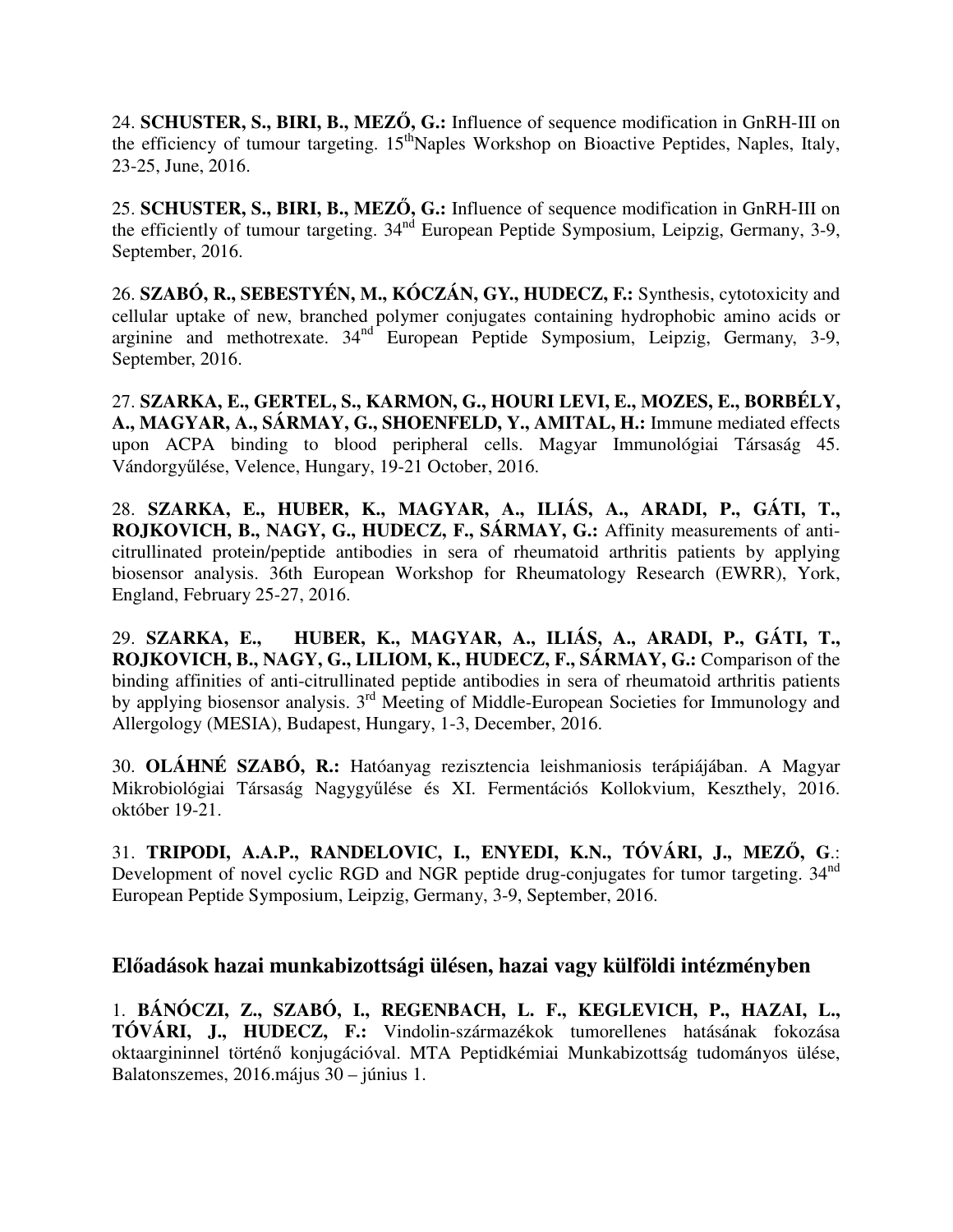2. **BARANYAI, ZS., KRÁTKÝ, M., VOSÁTKA, R., SZABÓ, N., SENONER, ZS., DÁVID, S., VINŠOVÁ, J., BŐSZE, SZ.:** Antituberkulotikus hatású peptidkonjugátumok szintézise és biológiai aktivitása. MTA Peptidkémiai Munkabizottság tudományos ülése, Balatonszemes, 2016.május 30 – június 1.

3. **ERDEI, I. A., SZŰCS, E., BORBÉLY, A., MAGYAR, A., AL-KHRASANI, M., BENYHE, S.:** Bivalens peptidanalógok *in vitro* és *ex vivo* vizsgálata. MTA Peptidkémiai Munkabizottság tudományos ülése, Balatonszemes, 2016.május 30 – június 1.

4. **HUDECZ, F.:** Kutató, természettudós – ahogy én látom. Tehetségtábor IV. – ELTE Eötvös Collegium, Budapest, 2016. január 25 - 29.

5. **HUDECZ, F.:** Oligo/polypeptide bioconjugates and biomedical applications. University of Science and Technology, Wrocław, Poland, March 24, 2016.

6. **KISS, K., SZABÓ, R., MEZŐ, G.:** Fág könyvtárból kiválasztott peptid módosítása a célzott tumorterápiára alkalmazható hatékonyabb irányítómolekula kifejlesztése érdekében. MTA Peptidkémiai Munkabizottság tudományos ülés,Balatonszemes, 2016.május 30 – június 1.

7. **KŐHIDAI, L., MICHIKA, H., LAJKÓ, E., HORVÁTI, K., MEZŐ, G., YOSHINORI, M., LÁNG, O.:** A CCL2 kemokin molekuláris evolúciója - A GAG-kötő 89H, 47R és 72K pentapeptidek jelentőségének vizsgálata Tetrahymena modell-sejten. MTA Peptidkémiai Munkabizottság tudományos ülése, Balatonszemes, 2016. május 30 – június 1.

8. **LAJKÓ, E., LAW, J., SPRING, S., HEMPEL, F., MEZŐ, G., INGEBRANDT, S., KŐHIDAI, L.:** GnRH-III alapú konjugátumok egysejt-szintű toxicitásvizsgálata field-effect transistor és microelectrode array alapú módszerekkel. MTA Peptidkémiai Munkabizottság tudományos ülése, Balatonszemes, 2016. május 30 – június 1.

9. **LÁNG, O., DEBREI, D., KŐHIDAI, ZS., KOMLÓSI, N., SLEZÁK, S., FÖLDES, A., VARGA, G., MEZŐ, G., KŐHIDAI, L.:** TKPPR alapú peptidkönyvtár vizsgálata szájüregi modellsejteken. MTA Peptidkémiai Munkabizottság tudományos ülése, Balatonszemes, 2016. május 30 – június 1.

10. **PETHŐ, L., KASZA, GY., LÁNG, O., LAJKÓ, E., IVÁN, B., KŐHIDAI, L., MEZŐ, G**.: EGF receptort célzó konjugátumok szintézise irányított tumorterápia céljára. MTA Peptidkémiai Munkabizottság tudományos ülése, Balatonszemes, 2016. május 30 – június 1.

11. **SCHUSTER, S., BIRI, B., MEZŐ, G.:** Influence of sequence modification in GnRH-III on the efficiency of tumor targeting. MTA Peptidkémiai Munkabizottság tudományos ülése, Balatonszemes, 2016. május 30 – június 1.

12. **SEBESTYÉN, M., MAJER, ZS., SZABÓ, R., KÓCZÁN, GY., HUDECZ, F.:** Új, metotrexátot és hidrofób aminosavat vagy arginint tartalmazó elágazó láncú polimer konjugátumok konformációja és citotoxicitása. MTA Peptidkémiai Munkabizottság tudományos ülése, Balatonszemes, 2016. május 30 - június 1.